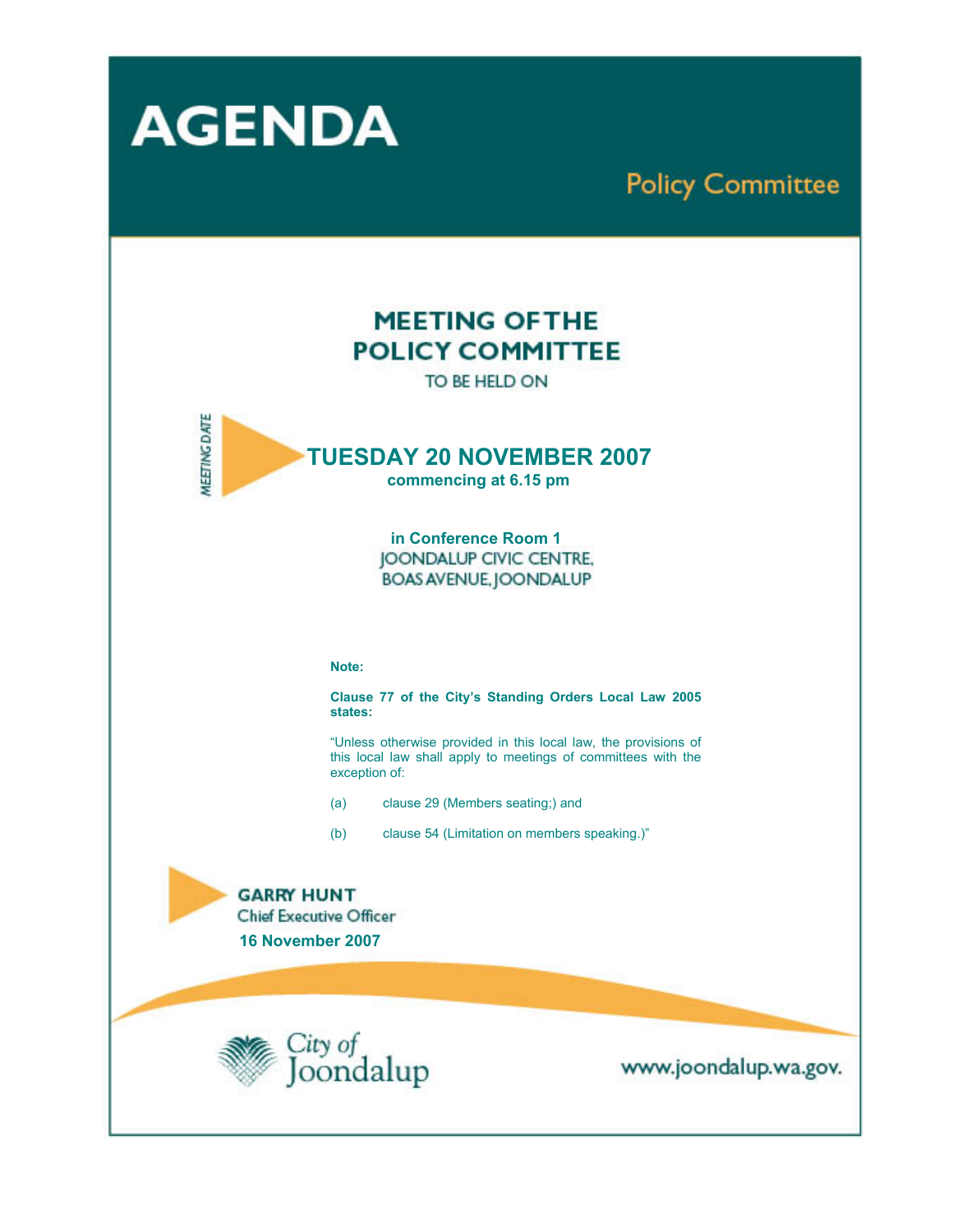## **CITY OF JOONDALUP**

Notice is hereby given that a meeting of the **POLICY COMMITTEE** will be held in Conference Room 1, Joondalup Civic Centre, Boas Avenue, Joondalup on **TUESDAY 20 NOVEMBER 2007** commencing at **6.15 pm.** 

GARRY HUNT Chief Executive Officer **Chief Executive Officer** Joondalup 16 November 2007 Western Australia

## **AGENDA**

#### *Committee Members*

*Mayor Troy Pickard Cr Kerry Hollywood Cr Trona Young Cr Marie Macdonald Cr Mike Norman Cr Fiona Diaz Vacancy – South-East Ward* 

#### *Terms of Reference*

- $\triangleright$  To make recommendations to Council on the development and review of Council and City policies to identify the direction of Council.
- $\triangleright$  To initiate and request the formulation and drafting of both Council and City policies.
- $\triangleright$  To devise and oversee the method of development (level and manner of community consultation) for the development of Council and City policies.
- $\triangleright$  To review the Council Policy Framework in order to ensure compliance with the provisions of the Local Government Act 1995;

#### **DECLARATION OF OPENING**

#### **ELECTION OF PRESIDING PERSON**

*Section 5.12 of the Local Government Act 1995 requires a committee appointed by a local government, to elect a presiding person as the first item of business at its first meeting. Schedule 2.3 of the Act requires the Chief Executive Officer to preside. Nominations for the position of presiding person are to be given to the Chief Executive Officer in writing, with the vote to be conducted by ballot.*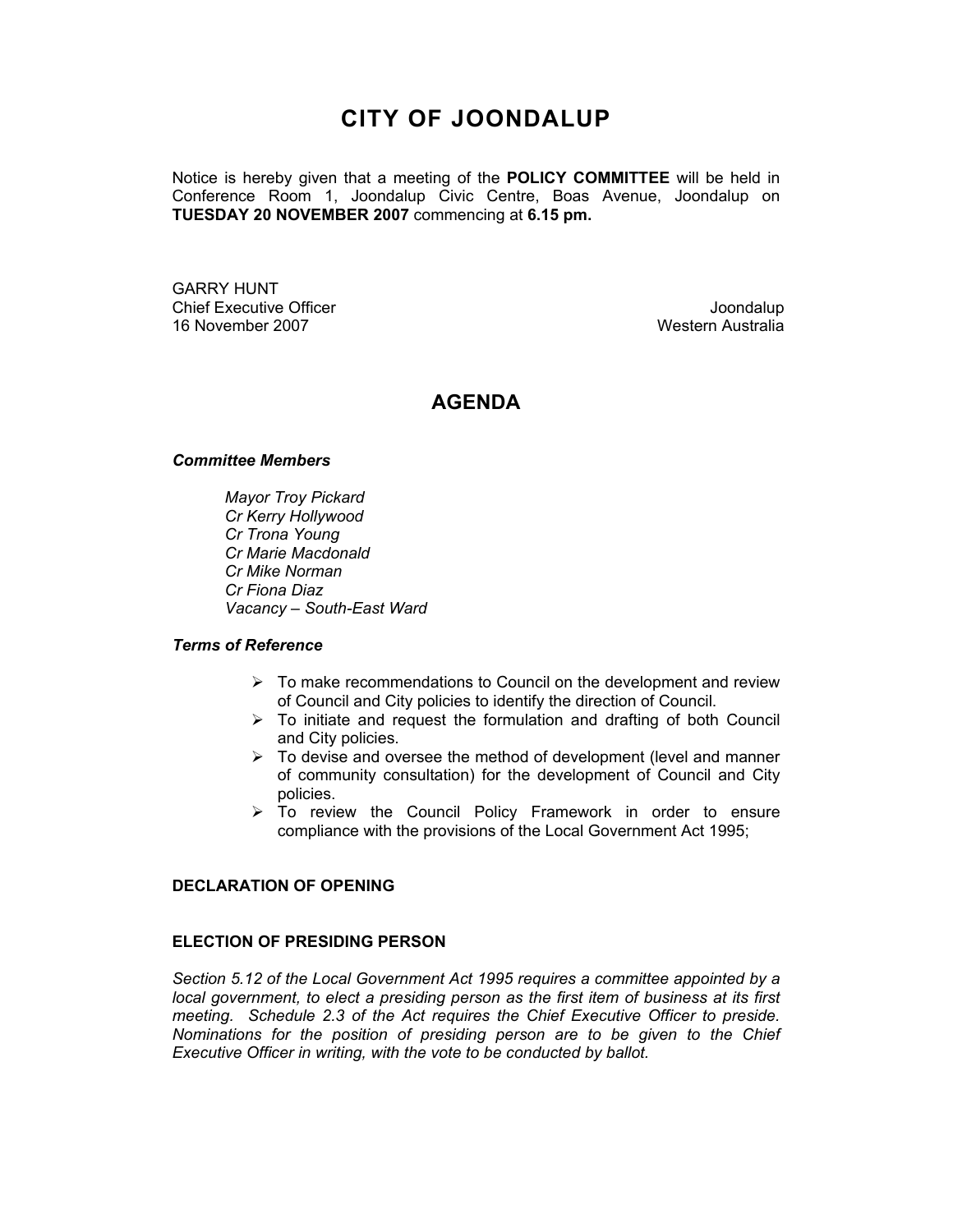## **ELECTION OF DEPUTY PRESIDING PERSON**

*It is advisable that the committee elects a deputy presiding person, who would chair the meeting in the absence of the presiding person. The procedure for electing the deputy presiding person is also determined by Schedule 2.3 of the Act.* 

## **APOLOGIES/LEAVE OF ABSENCE**

#### **CONFIRMATION OF MINUTES**

#### MINUTES OF THE POLICY COMMITTEE MEETING HELD ON 8 OCTOBER 2007

#### **RECOMMENDATION**

**That the minutes of the meeting of the Policy Committee held on 8 October 2007 be confirmed as a true and correct record.** 

#### **ANNOUNCEMENTS BY THE PRESIDING PERSON WITHOUT DISCUSSION**

## **DECLARATIONS OF INTEREST**

**IDENTIFICATION OF MATTERS FOR WHICH THE MEETING MAY SIT BEHIND CLOSED DOORS** 

**PETITIONS AND DEPUTATIONS** 

#### **REPORTS**

#### **ITEM 1 DATE OF NEXT MEETING**

The primary purpose of this meeting was to elect the presiding person and deputy presiding person. To enable the Committee to meet again, it is recommended that a resolution is carried to set the date of the next meeting. At that meeting, a report will be presented establishing the meeting dates for 2008.

#### **RECOMMENDATION**

**That the Policy Committee sets its next meeting as follows:** 

**Date: Time: Venue: Conference Room 1, Joondalup Civic Centre.**